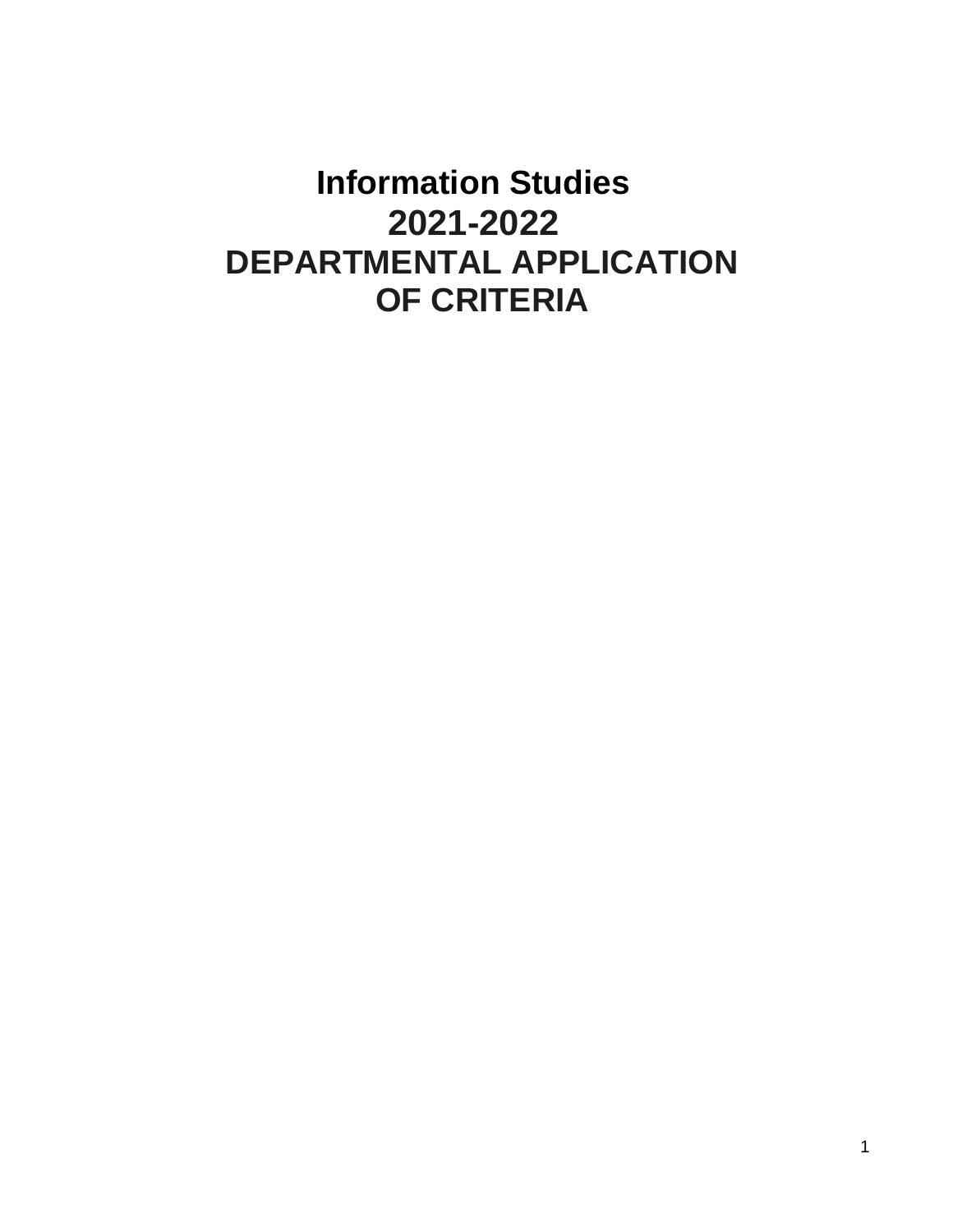# **2021-2022 DEPARTMENTAL APPLICATION OF CRITERIA**

The provisions set forth herein in the Department's Application of Criteria (DAC) will be used to evaluate the job performance of Unit A and Unit B faculty in the Department. Each employee seeking retention, promotion, tenure, or Professional Advancement Increase (PAI) will be required to meet the standards as articulated in this DAC. Provisions that follow describe materials and methods used in the Department to evaluate performance of employees eligible for retention, promotion, tenure, and professional advancement increases.

# **SECTION 1-PORTFOLIO SUBMISSION AND EMPLOYEE PERFORMANCE**

#### **1.1 Portfolio Submission:**

The faculty member being evaluated must provide a portfolio, preferably in a digital format. The portfolio should include an updated vita, to be included as part of the evaluation. This portfolio must be submitted to the Chairperson of the Department Personnel Committee (DPC) by the date designated in the University schedule for personnel actions.

The DPC will be composed of Unit A teaching, resource, and clinical employees. The sole purpose of the Department Personnel Committee is to provide recommendations to the Department Chair concerning retention, reappointments, multiple-year appointments, promotion, PAI, or tenure of Department employees.

#### **Professional Development**

All U All Unit A teaching faculty will document participation in a professional development activity/activities within the evaluation period that contribute/s to course development and improvement of teaching, to improvement of research/creative activity, or to service.

Activities include but are not limited to participation in short courses, conferences, and workshops, and other related, educational experiences and events. These may be virtual or face-to-face experiences/events.

## **1.2 Performance**

The degree of effectiveness of performance of each employee being considered will be evaluated in the areas of **teaching/performance of primary duties**, **research/creative activity**, and **service**.

For tenured and tenure-track faculty, teaching/performance of primary duties will be considered the most important of the three areas of evaluation. After teaching/performance of primary duties, research/creative activity and service will be given equal emphasis.

Clinical Faculty are responsible for supervising students in a clinical, experiential, or practicum setting, in addition to being engaged in teaching, research, and service depending on the nature of the appointment (See Article 16.b of contract). Clinical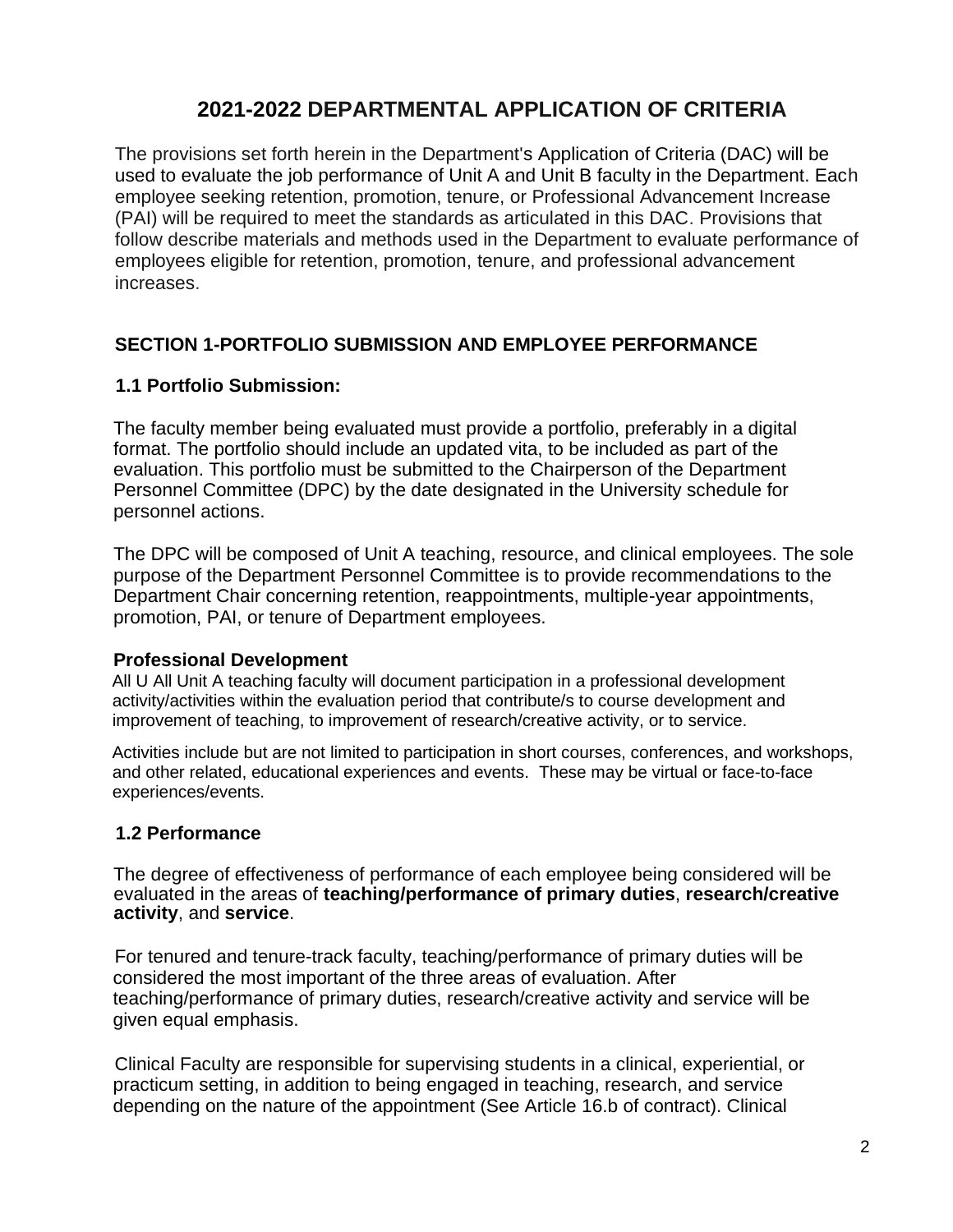faculty will be evaluated according to the guidelines outlined in Article 19.3.b in the Contract using the criteria outlined in this document.

Research Professor appointments are for individuals employed on research projects funded by external grants and contracts whose primary responsibility is to contribute to the research mission of the University. They may have limited teaching and/or service responsibilities as related to their research agenda. (See Article 16.c of contract). Research faculty will be evaluated according to the guidelines outlined in Article 19.3.b in the contract using the criteria outlined in this document.

# **SECTION 2- FACULTY EVALUATION**

Evaluation of the faculty members' teaching/performance of primary duties includes consideration of his/her effectiveness in the execution of assigned responsibilities. This evaluation includes (1) command of the subject matter discipline; (2) oral English proficiency, as mandated by Illinois statute; (3) ability to organize, analyze and present knowledge or material in traditional and online settings, (4) ability to encourage and interest student in the learning process, (5) performance of CUE-bearing duties such as student advisement, counseling and directing individual student activities and (6) the availability of the faculty to students and for Departmental activities.

# **2.1 Methods Used to Evaluate Teaching I Performance of Primary Duties**

# **2.1.a Considerations for Teaching Effectiveness**

Methods used to evaluate faculty teaching/performance of primary duties include, but are not limited to (1) evaluation of teaching/advising and non-teaching duties (e.g., program coordination, lab supervision, etc.), (2) classroom observations, (3)

course materials and design, (4) curriculum development, and (5) peer recognition of teaching. These considerations are categorized as follows:

Category I Evaluations

- 1. Teaching Responsibilities
	- a. Student evaluations of instructor's performance in classroom
- 2. Non-teaching Responsibilities, as assigned
	- a. Student evaluation of advisor performance
	- b. Chair evaluation of program coordination
	- c. Chair evaluation of laboratory supervision
	- d. Chair evaluation of Department/College/University professional and assessment responsibilities
	- e. Other types of release time
- Category II Annual Classroom Observations
	- 1. Observations by peers
	- 2. Observations by Department Chairperson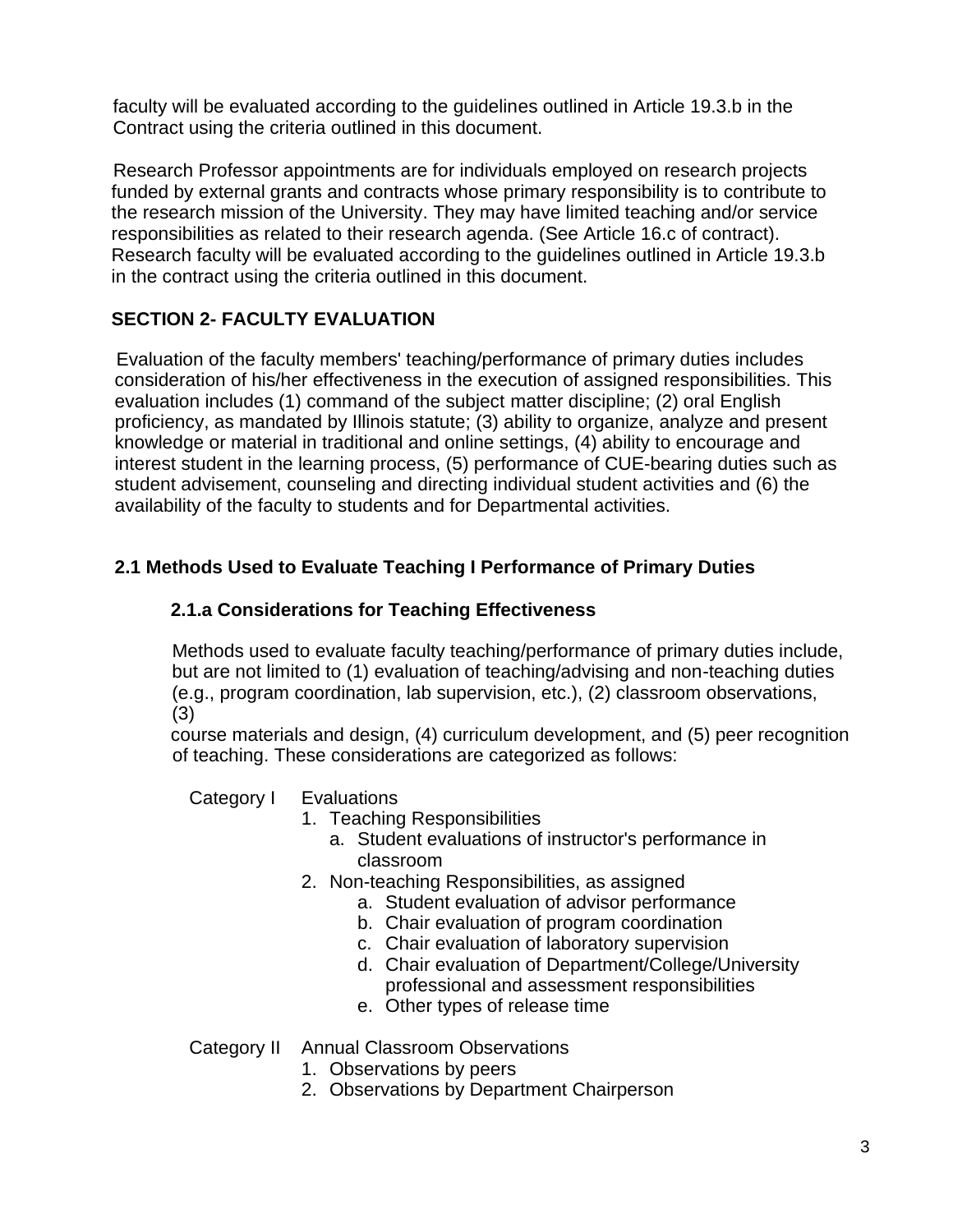Category III Course Materials and Design

- 1. Primary and supplementary materials distributed in class
- 2. Integration and use of technology
- 3. Revised course syllabus
- 4. Course syllabus for all courses

Category IV Curriculum Development

- 1. New programs
- 2. Expanded programs
- 3. Developing and teaching a new course
- 4. Updated programs
- 5. Alignment/realignment of program curriculums with standards

Category V Peer Recognition of Teaching

#### **2.1.b Methods of Evaluating Teaching and Non-Teaching Primary Duty Effectiveness**

#### **Category I: Evaluations**

#### **1. Student Evaluation of Instructor**

With reference to student evaluation of instructor performance in the classroom, the student course evaluations will be handled through the process administered by the University.

With reference to evaluation of non-teaching duties and responsibilities, the Department's approved evaluation form and process will be used to evaluate employees.

The numerical rating for all student evaluations for all courses, advisor evaluations, and non-teaching duties evaluations (as decided upon by the DPC) will be averaged and rounded to the nearest tenth using standard rounding conventions and then ranked using the following scale:

| $4.0 <$ ratings $\leq 5.0$ |
|----------------------------|
| $3.5 <$ ratings $\leq 4.0$ |
| $3.0 <$ ratings $\leq 3.5$ |
| $2.6 <$ ratings $\leq 3.0$ |
| $2.5$ ≤ ratings ≤ 2.6      |
|                            |

#### **2. Non-teaching Responsibilities, as assigned**

| <b>Type of Activity</b>          | <b>Materials to be Evaluated</b>         |
|----------------------------------|------------------------------------------|
| a. Student evaluation of advisor | 1. Student evaluations of advisor        |
| performance                      | 2. Synopsis of activities related to the |
|                                  | primary duty provided by faculty         |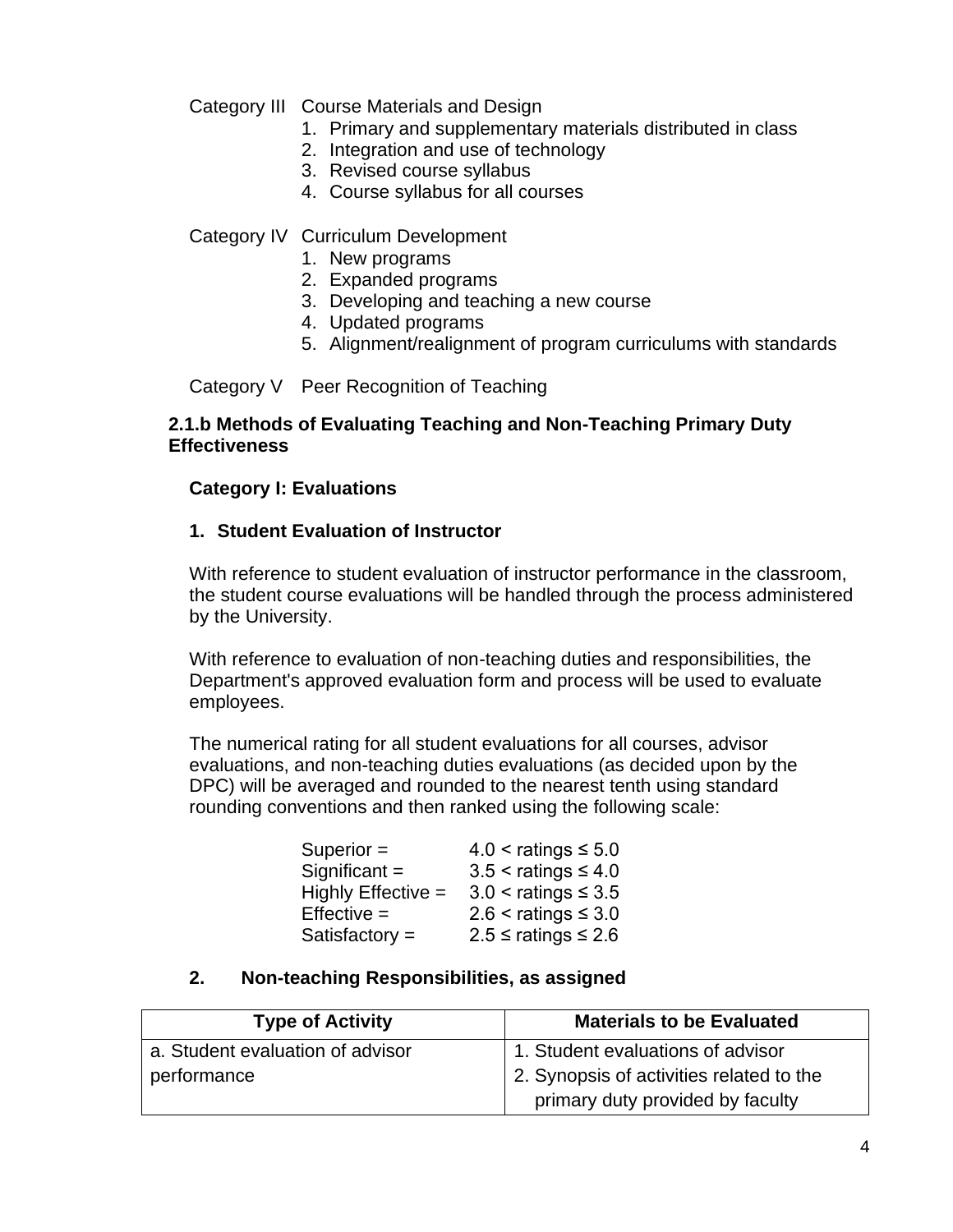|                                   | member                                   |
|-----------------------------------|------------------------------------------|
| b. Chair evaluation of program    | 1. Letter of evaluation by Chair.        |
| coordination                      | 2. Synopsis of activities related to the |
|                                   | primary duty.                            |
| c. Chair evaluation of laboratory | 1. Letter of evaluation by Chair.        |
| supervision                       | 2. Synopsis of activities related to the |
|                                   | primary duty.                            |
| d. Chair evaluation of Assessment | 1. Assessment Report                     |
| Coordination                      |                                          |
| e. Other Type of Release Time     | 1. Letter of evaluation.                 |
|                                   | 2. Synopsis of activities related to the |
|                                   | primary duty.                            |

# **Relative Importance of Non-Teaching Responsibilities and Methods of Evaluation**

The performance of primary duties (beyond required classroom activities) are as central to the teaching function of the institution as direct instruction. The division of CUEs between teaching and primary duties, as listed on the approved and revised faculty workload assignment, will dictate the relative importance between these two categories where required. Compensated duties or other activities where release time has been provided do not diminish the importance of direct instructional activities but should be viewed as significant in accord with one's professional development and the mission of the University.

## *Letters of Evaluation*

A letter of evaluation for each primary duty may include a statement of assigned duties, a listing of goals and objectives for the release time, and an assessment of the faculty member's performance of the duty. An evaluation should be completed and included in the portfolio by the direct supervisor of the activity for whom re-assigned time has been provided. For activities spanning multiple years, only one letter of evaluation for each activity is required. If the direct supervisor of the activity is the chairperson, the chairperson may include their evaluation of the primary duty in their overall narrative of the candidate.

# *Synopsis of Activities Related to the Primary Duty*

Documentation of attendance at activities related to the assigned primary duties is required. Additional documentation may include: the maintenance of appropriate and accessible records, copies of progress reports submitted, attendance at workshops, training courses or other development programs related to the primary duty. If release time has been granted for research, then a narrative summary of the research performed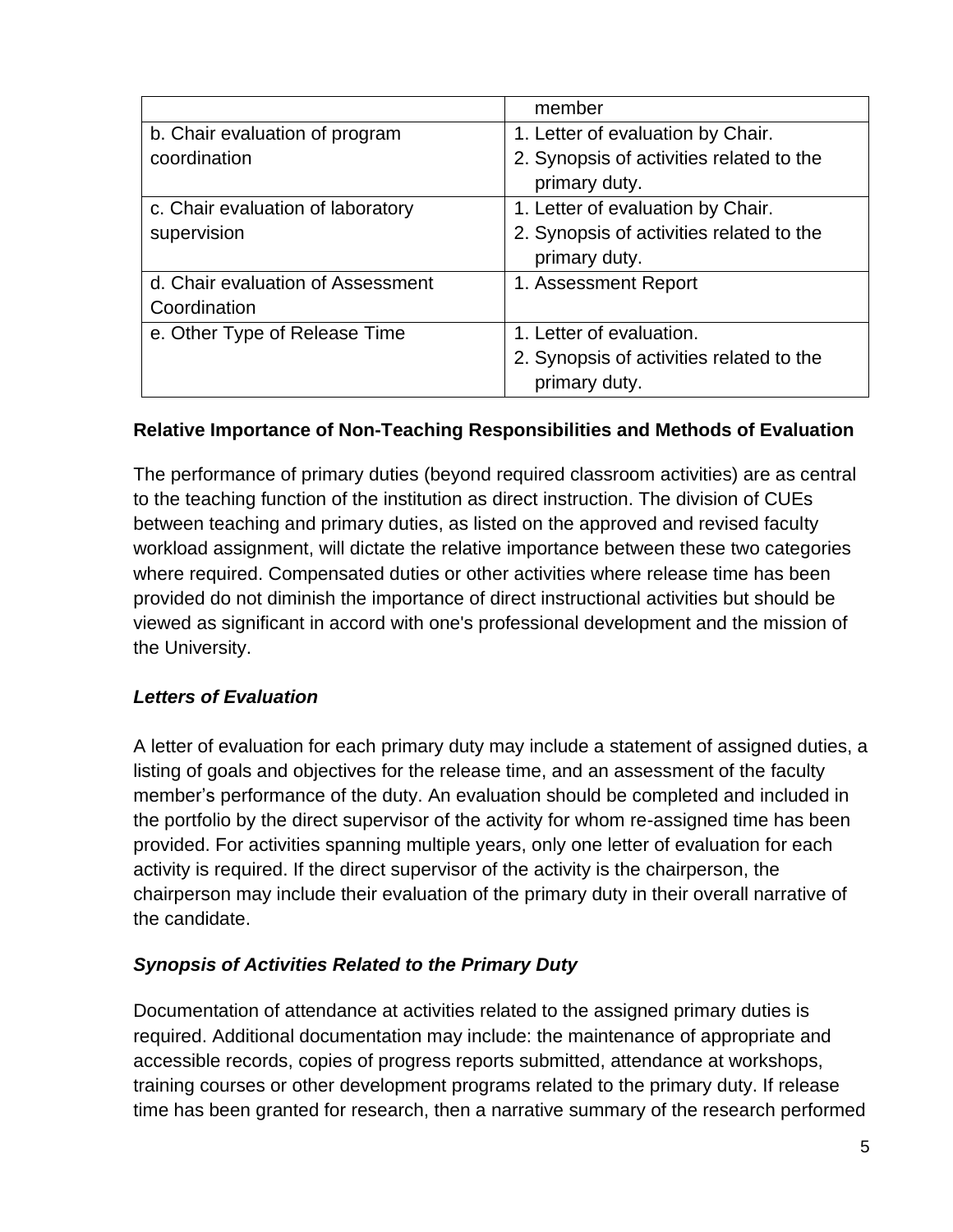must be included in this section even if details of the conduct and product of research is reported in the research section. If release time has been granted for being a program coordinator, then the results of being a program coordinator may still be reported in the service section.

# **Non-Teaching Primary Duties**

The DPC will weigh the evidence and decide on the appropriate ranking for Non-Teaching Primary Duties.

## **Category II. Annual Peer and Chairperson Classroom Observations:**

The faculty member being evaluated will have annual classroom observations during the evaluation period; one each by the Department Chairperson, and by a peer faculty member. Peer evaluations are to be conducted by faculty members of equal or higher rank and have at least two years of experience. The classes to be observed shall be agreed upon by the faculty member and the observer(s) and should span across the courses taught by the faculty member. These observers (faculty members and Department chairperson) will rate the faculty member and provide a written summary of their observation using the approved Departmental forms and process for peer and chairperson evaluations.

The average rating on the items of the Department's Classroom Observation Form should be used as a guideline to determine the level of teaching effectiveness and will be considered using the following rating scale:

| Superior $=$       | $4.0 <$ ratings $\leq 5.0$  |
|--------------------|-----------------------------|
| Significant $=$    | $3.5 <$ ratings $\leq 4.0$  |
| Highly Effective = | $3.0 <$ ratings $\leq 3.5$  |
| $Effective =$      | $2.75 <$ ratings $\leq 3.0$ |
| Satisfactory $=$   | $2.5$ ≤ ratings ≤ 2.75      |

## **Category Ill: Course Materials and Design**

The DPC will be responsible for determining if teaching materials are current, reflective of the course syllabi, and address required accreditation standards. The faculty member being evaluated will provide a packet of materials representative of those used in teaching, which demonstrates the following:

- a. Integration and use of technology into the classroom
- b. Original materials created and distributed in class
- c. Supplemental materials distributed in class
- d. Revised course syllabus demonstrating updated content and/or assignments/activities
- e. Course syllabus created for a new course offering

The following will be used to rate classroom materials: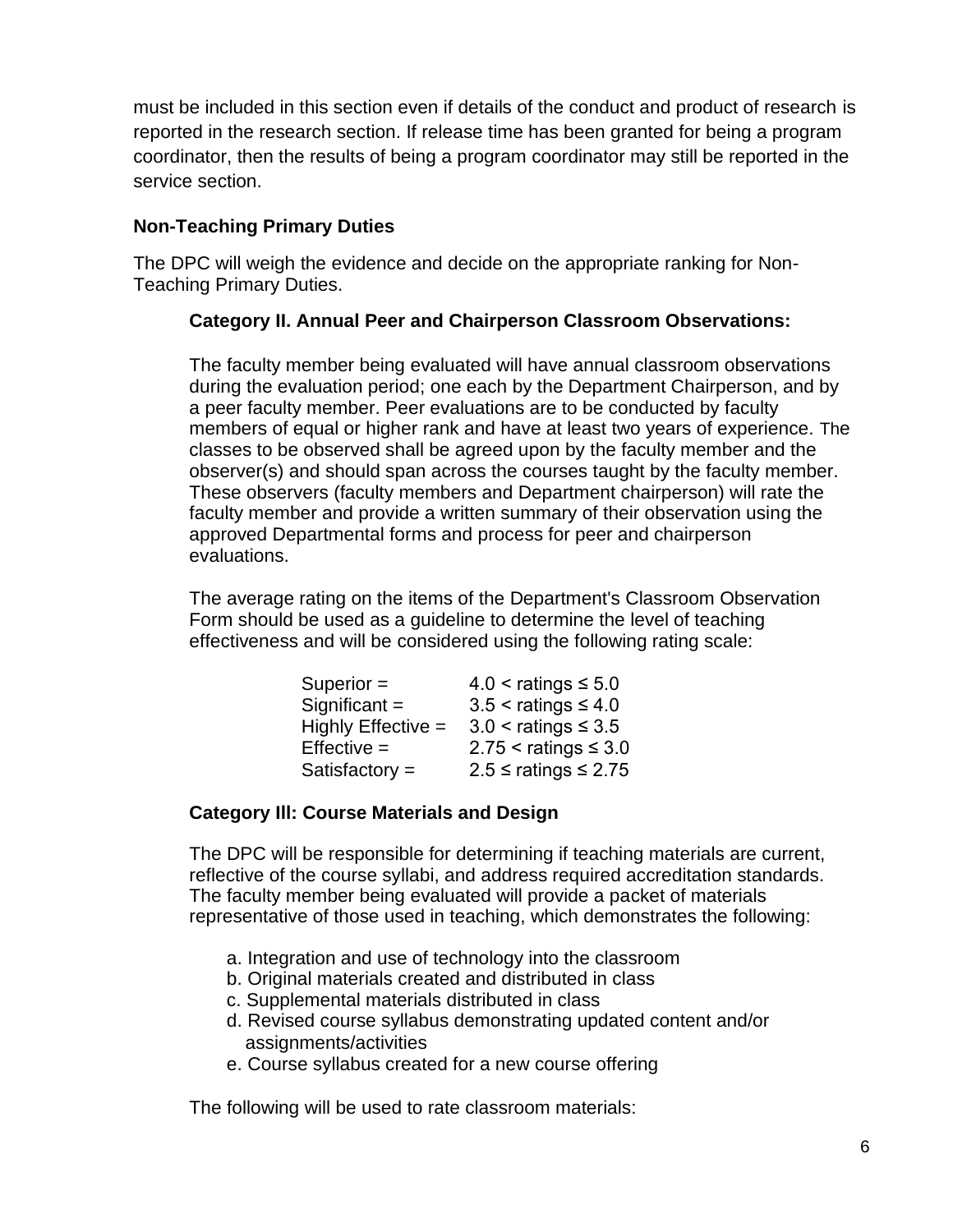| Ranking                    | <b>Requirement</b>                                                                                                                                           |
|----------------------------|--------------------------------------------------------------------------------------------------------------------------------------------------------------|
| Superior (highest)         | Evidence of at least one item from each<br>of the following categories for multiple<br>courses (a, b, c, and d) and at least                                 |
|                            | one syllabus for a new course offering<br>(e).                                                                                                               |
| Significant                | Evidence of at least one item from each<br>of the first three categories from multiple<br>courses (a, b, and c) and at least one item<br>from either d or e. |
| <b>Highly Effective</b>    | Evidence of at least one item from the first<br>three categories from multiple classes (a,<br>$b$ , and $c$ ).                                               |
| Effective                  | Evidence of at least one item from each of<br>the first three categories (a, b, and c).                                                                      |
| <b>Highly Satisfactory</b> | Evidence of at least one item from the first<br>two categories for multiple classes (a and<br>b).                                                            |
| Satisfactory               | Evidence of at least one item from the<br>first two categories (a and b).                                                                                    |
| Appropriate (lowest)       | Evidence of at least one item from the first<br>category (a).                                                                                                |

# **Category IV: Curriculum Development**

The faculty member being evaluated may present materials to document changes and revisions to existing programs and the development of new programs. Items that can be included in this category are:

- a. New Programs (certificate, endorsement, degree, etc.)
- b. Expand programs
- c. Design and teach a new course
- d. Program changes (curriculum updates)
- e. Alignment/realignment of program courses and curricula with standards

The following will be used to rate curriculum development:

| Ranking                 | <b>Requirement</b>                        |
|-------------------------|-------------------------------------------|
| Superior (highest)      | Successful creation and                   |
|                         | implementation of a new program that      |
|                         | is aligned with standards (a and e)       |
| Significant             | Evidence of efforts to create a new       |
|                         | program that is aligned with standards    |
|                         | (a) or expand an existing program to      |
|                         | new markets (b).                          |
| <b>Highly Effective</b> | Successful creation and teaching of a new |
|                         | course (c).                               |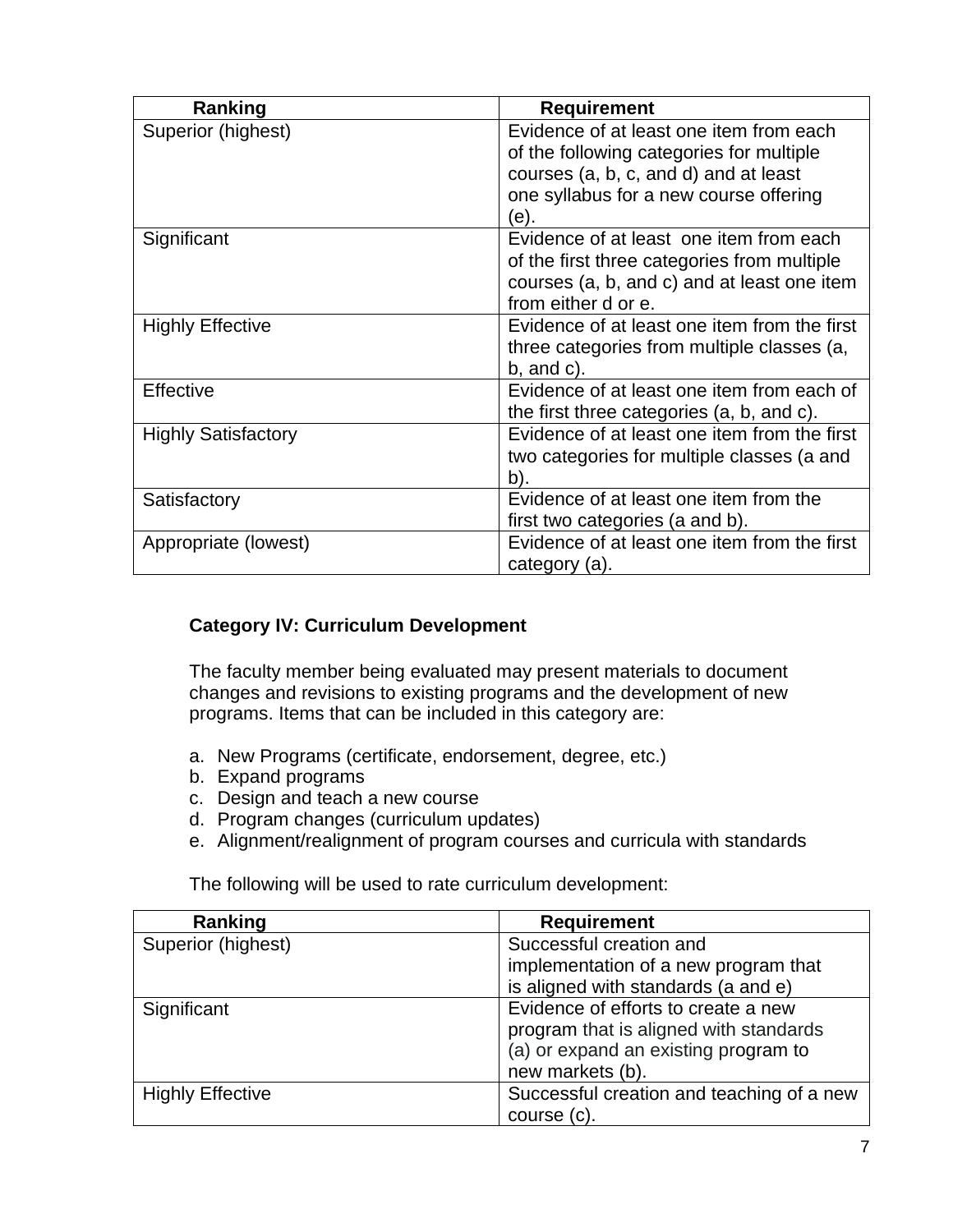| Effective                  | Evidence of efforts to make a change in<br>an existing program. Evidence must be<br>present that all changes align with<br>standards (d and e). |
|----------------------------|-------------------------------------------------------------------------------------------------------------------------------------------------|
| <b>Highly Satisfactory</b> | Evidence of efforts to align or realign<br>curriculum with state standards (d).                                                                 |
| Satisfactory               | Not applicable for this category                                                                                                                |
| Appropriate (lowest)       | Not applicable for this category                                                                                                                |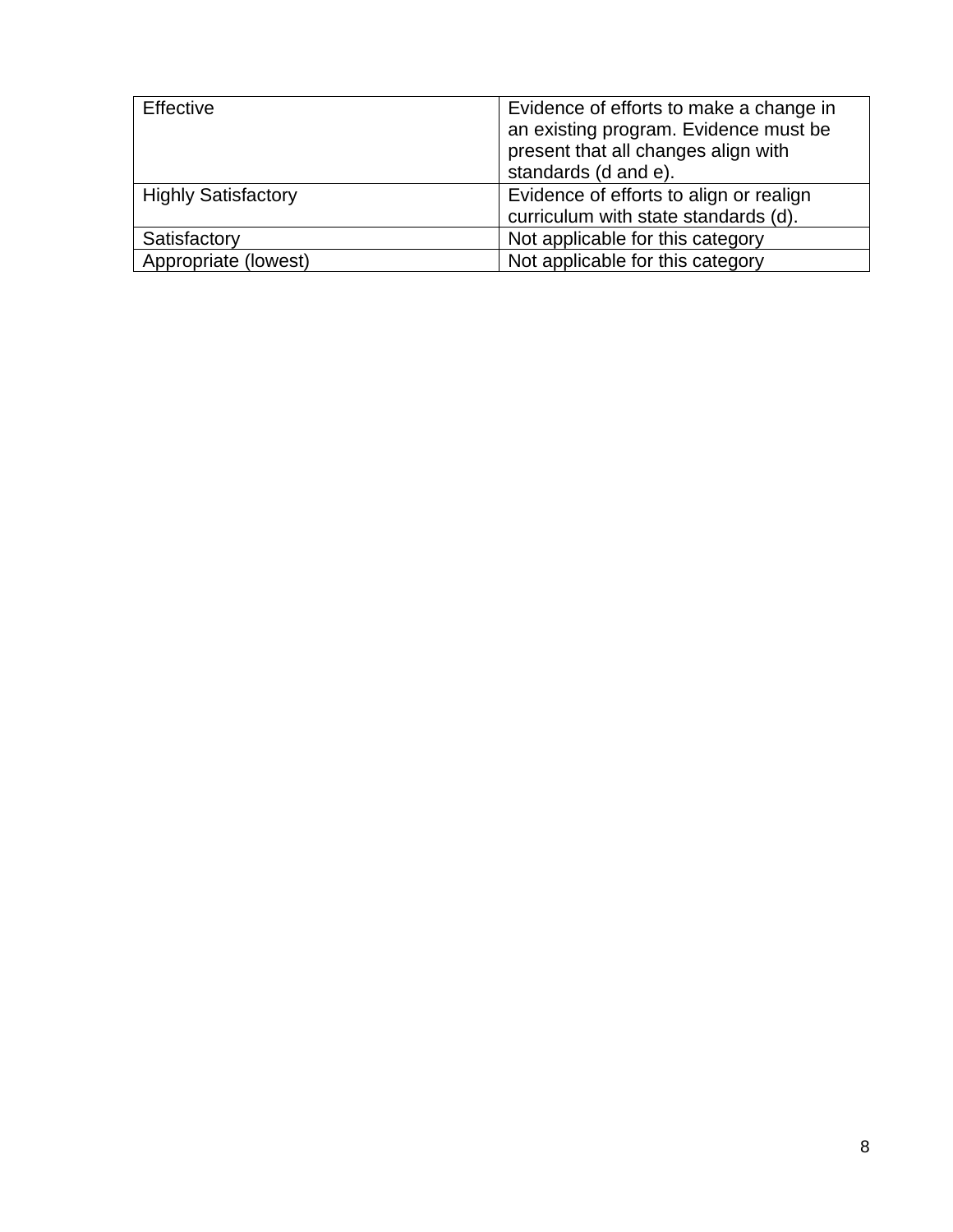# **Category V: Peer Recognition of Teaching**

Faculty may provide evidence of peer recognition for excellence in teaching, beyond the standard peer observations. Evidence that may be included in this category includes awards for excellence in teaching (e.g. CSU's Faculty Excellence Awards), nominations for recognition in teaching by local, state, and national organizations, etc. Nominations into Who's Who publications are not considered for this area.

Should a faculty member provide evidence of peer recognition for excellence in teaching, the highest rating for this category will be "highly effective."

The following applies to Retention, Promotion, Tenure, and Professional Advance Increases:

| Ranking                    | <b>Requirement</b>                          |
|----------------------------|---------------------------------------------|
| Superior (highest)         | At least 2 Superior ratings and 2           |
|                            | Highly Effective ratings in any of the      |
|                            | five categories described above.            |
| Significant                | At least 1 Superior, 1 Significant, and 1   |
|                            | Highly Effective rating in any of the five  |
|                            | categories described above.                 |
| <b>Highly Effective</b>    | At least 1 Significant and 2 Highly         |
|                            | Effective ratings in any of the five        |
|                            | categories described above.                 |
| Effective                  | At least 1 Highly Effective and 2 Effective |
|                            | ratings in any of the five categories       |
|                            | described above.                            |
| <b>Highly Satisfactory</b> | At least 1 Effective and 2 Highly           |
|                            | Satisfactory ratings in any of the five     |
|                            | categories described above.                 |
| Satisfactory               | At least 1 Highly Satisfactory and 2        |
|                            | Satisfactory ratings in any of the five     |
|                            | categories described above.                 |
| Appropriate (lowest)       | At least 1 Highly Satisfactory, 1           |
|                            | Satisfactory, and 1 Appropriate rating in   |
|                            | any of the five categories described        |
|                            | above.                                      |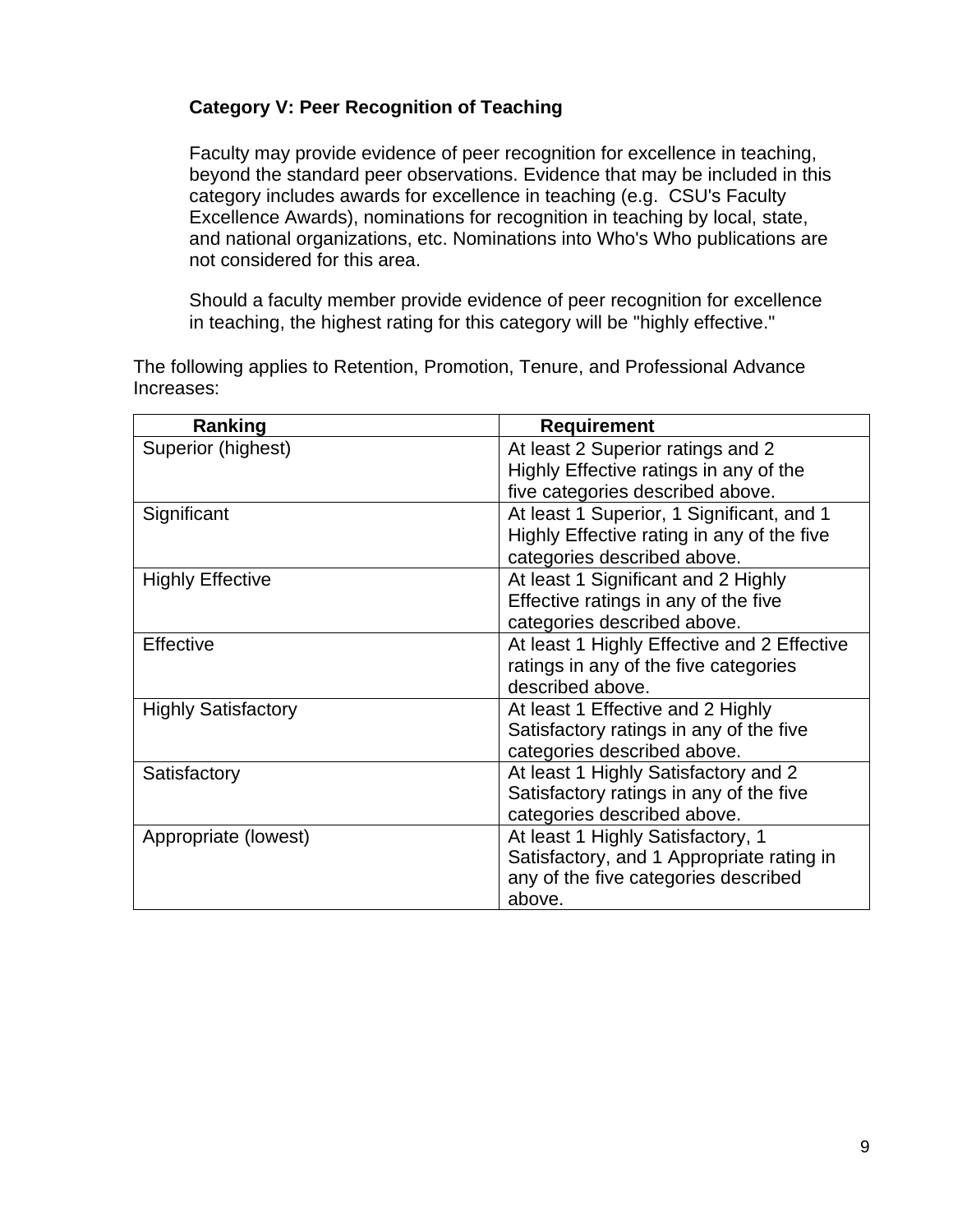# **2.2 Methods Used to Evaluate Research/Creative Activities**

Evaluation of the effectiveness of an employee's research/creative activity will include consideration of:

- a. The quality and quantity of research/creative activity
- b. Contributions to the employee's discipline or field
- c. Extent and nature of national, state, or local recognition of research/creative activity
- d. Nature of research presentations at professional conferences

The groups that follow describe relative rankings of activities. Activities listed within each group are illustrative of the kinds of activities that may be considered in each group. A faculty member may suggest the appropriate group in which a particular activity should be counted, if not listed.

NOTE: Formal documentation from the sponsoring agency such as professional organizations, publishers, state agencies, etc., should be submitted as evidence (e.g., minutes, letters of receipt, acceptance, completion or approval, evaluation summaries of activities).

When indicating publications are to be part of the portfolio, a copy of the publication must be available for review during the evaluation period. This can be accomplished by including a copy of the publication or link to the website.

## **Group One**

- 1. Attendance at a professional conference.
- 2. Submission of a proposal for presentation at a professional conference or seminar.
- 3. Evidence of progress towards appropriate professional certification or other professional development activity.
- 4. Preparation of proposals for funding from internal sources.
- 5. Submission of research proposal to IRB.
- 6. Create a plan to guide your research agenda**.**

## **Group Two**

- 1. Presentations at meetings, conferences, seminars, workshops, webinars, etc. of local or state professional organizations (not including presentations at K-12 institutions).
- 2. Evidence of a research project approved by the Institutional Review Board (IRB).
- 3. Submission of manuscripts for publication in refereed journals, edited books, etc.
- 4. Presentation at teacher/librarian in-service and staff development programs.
- 5. Presentation of a faculty member's unpublished research at departmental seminar or workshop.
- 6. Evidence of submission of proposal for grant to external source for funding.
- 7. Planning a professional local meeting, conference, seminar, or workshop.
- 8. Publication in a non-refereed, professional printed or electronic literature.
- 9. Creation and distribution of digital materials relating to research area that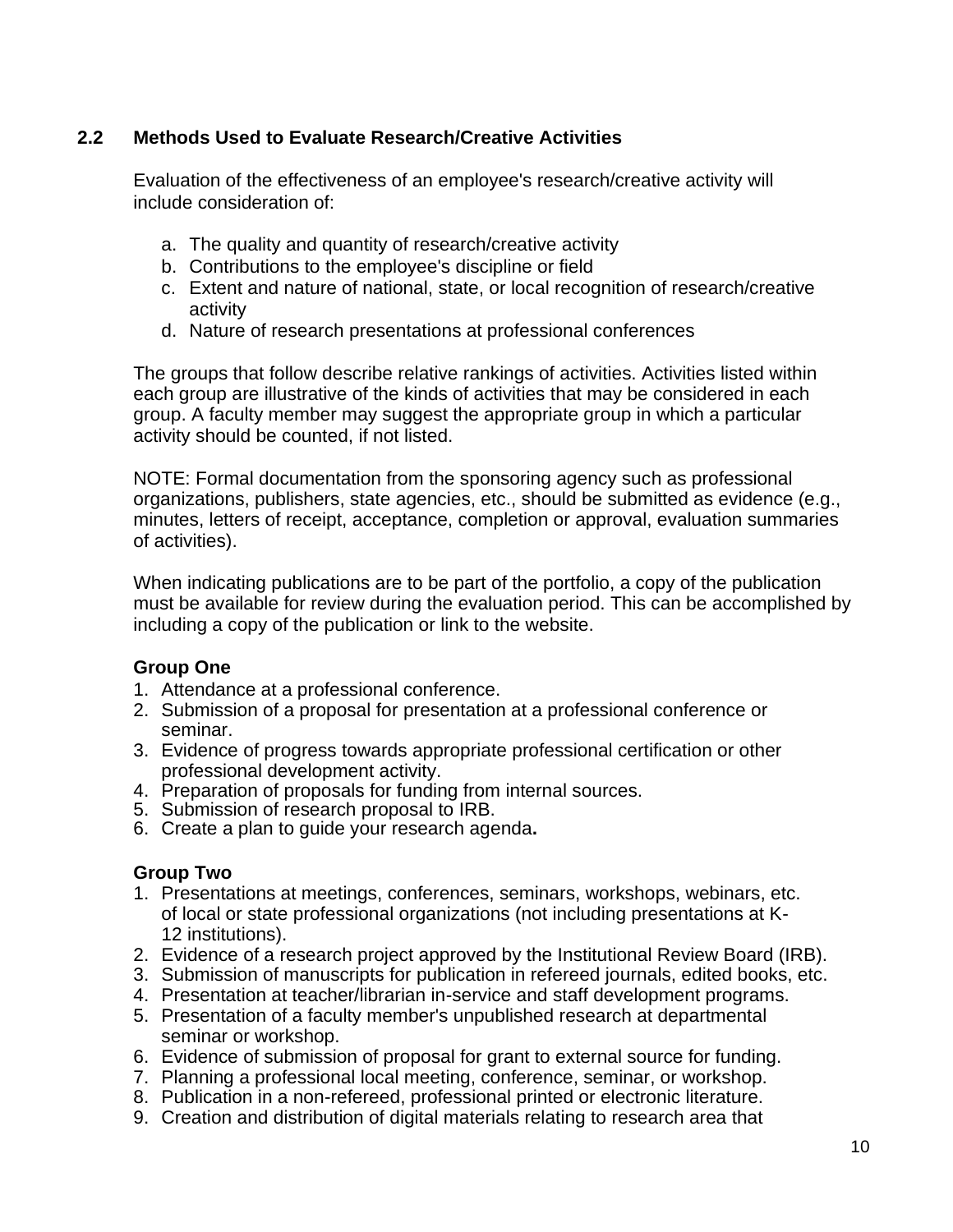have significant following or acknowledgement from the field (e.g., webliography, LibGuide, blogs, videos, films, etc.).

- 10.Invitations to speak at organizations outside of CSU regarding research areas.
- 11.Awards of grants from internal sources, including research CUES, etc.
- 12.Utilization of research knowledge to engage community and/or students in service learning.

#### **Group Three**

- 1. Presentations at meetings, conferences, seminars, workshops, webinars, etc. of regional or national or international professional organizations.
- 2. Awards of grants or contracts from external sources.
- 3. Publication in refereed scholarly journals (online or print).
- 4. Publication of books and/or book chapters.
- 5. Citation of published works or other professional recognition of significant accomplishment or contribution to the field.
- 6. External recognition for the creation of digital materials relating to research area.
- 7. Production of instructional materials for national or international professional organizations.
- 8. Chairing a doctoral dissertation committee.
- 9. Development of instructional material for national or international schools, or industries.
- 10.Planning and organizing a professional national or international conference or colloquium.
- 11.Translation of a scholarly/creative book, published by a non-vanity press, in either print or electronic format.
- 12.Service as editor or co-editor responsible for the intellectual content of a book, or journal in either print or electronic format.
- 13.Visiting professor, visiting lecturer, or visiting scholar to another institution of higher learning of at least equivalent status with CSU in the area of the individual's expertise.

## **2.2.a Relative Importance and Weight for Research I Creative Activities**

#### **Note: A higher group item may be considered in the place of a lower group item.**

| Ranking            | <b>Requirement</b>                           |
|--------------------|----------------------------------------------|
| Superior (highest) | He/she must provide evidence of at least     |
|                    | six items. These must contain at least 3     |
|                    | items from group three of which 2 are        |
|                    | refereed publications, at least 2 items from |
|                    | group two, and at least 1 item from group    |
|                    | one.                                         |
| Significant        | He/she must provide evidence of at least     |
|                    | five items. These must contain at least 2    |
|                    | items from group three, of which one must    |
|                    | be a refereed publication and at least 2     |
|                    | items from group two, and at least 1 item    |
|                    | from group one.                              |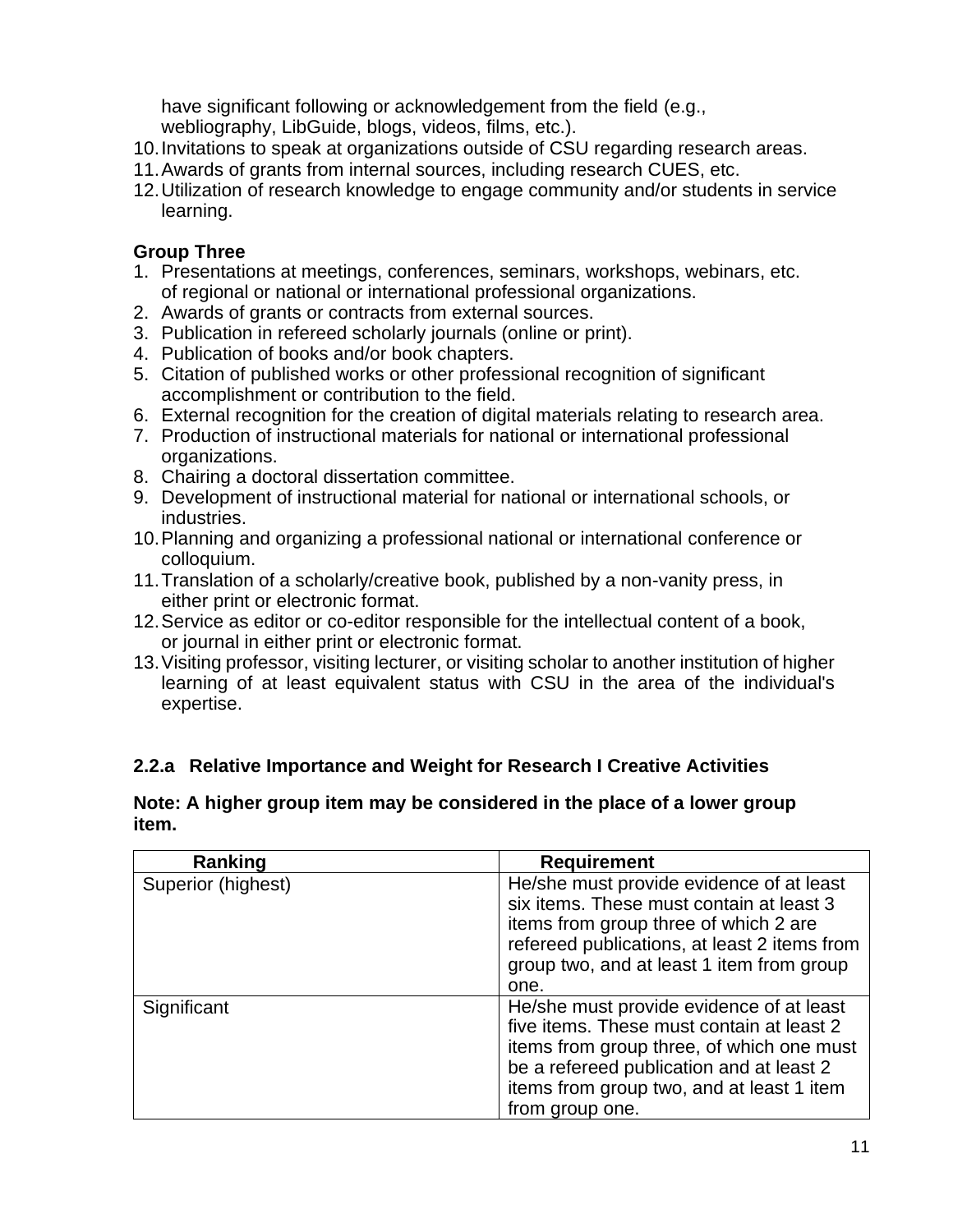| <b>Highly Effective</b>    | He/she must provide evidence of at least<br>3 items from groups two or three.                                                                                  |
|----------------------------|----------------------------------------------------------------------------------------------------------------------------------------------------------------|
| Effective                  | He/she must provide evidence of at least<br>three items. These must contain at least 2<br>items from group two or three and at least<br>1 item from group one. |
| <b>Highly Satisfactory</b> | He/she must provide evidence of at least<br>three items. These must contain at least 1<br>item from group two or three and at least 2<br>items from group one. |
| Satisfactory               | He/she must provide evidence of at least<br>two items. These must contain at least 1<br>item from group two or three and at least 1<br>item from group one.    |
| Appropriate (lowest)       | He/she must provide evidence of at least<br>two items from any of the groups.                                                                                  |

#### **2.3 Methods Used to Evaluate Service**

Evaluation of the effectiveness of an employee's unit, College, University, community, or professional service will include consideration of:

- a. Extent and nature of leadership
- b. Degree of participation
- c. Quality and length of service
- d. Extent and nature of participation in professional organization
- e. Extent and nature of national, state, or local recognition of service
- f. The relationship of the service to the employee's assigned responsibilities and to the University

The groups that follow describe relative rankings of activities. Activities listed within each group are illustrative of the kinds of activities that may be considered in each group. A faculty member may suggest the appropriate group in which a particular activity should be counted, if not listed.

NOTE: Service activities for which an employee receives compensation will not be included for consideration. The employee should also provide formal documentation as evidence (e.g., meeting minutes, letters from professional organizations, etc.).

It is expected that service will be included at the Department, College, University, and professional levels.

#### **Group One**

- 1. Membership on and active participation in Department committees.
- 2. Membership in and active participation in a professional organization.
- 3. Volunteer work to support the goals of the University or its surrounding community.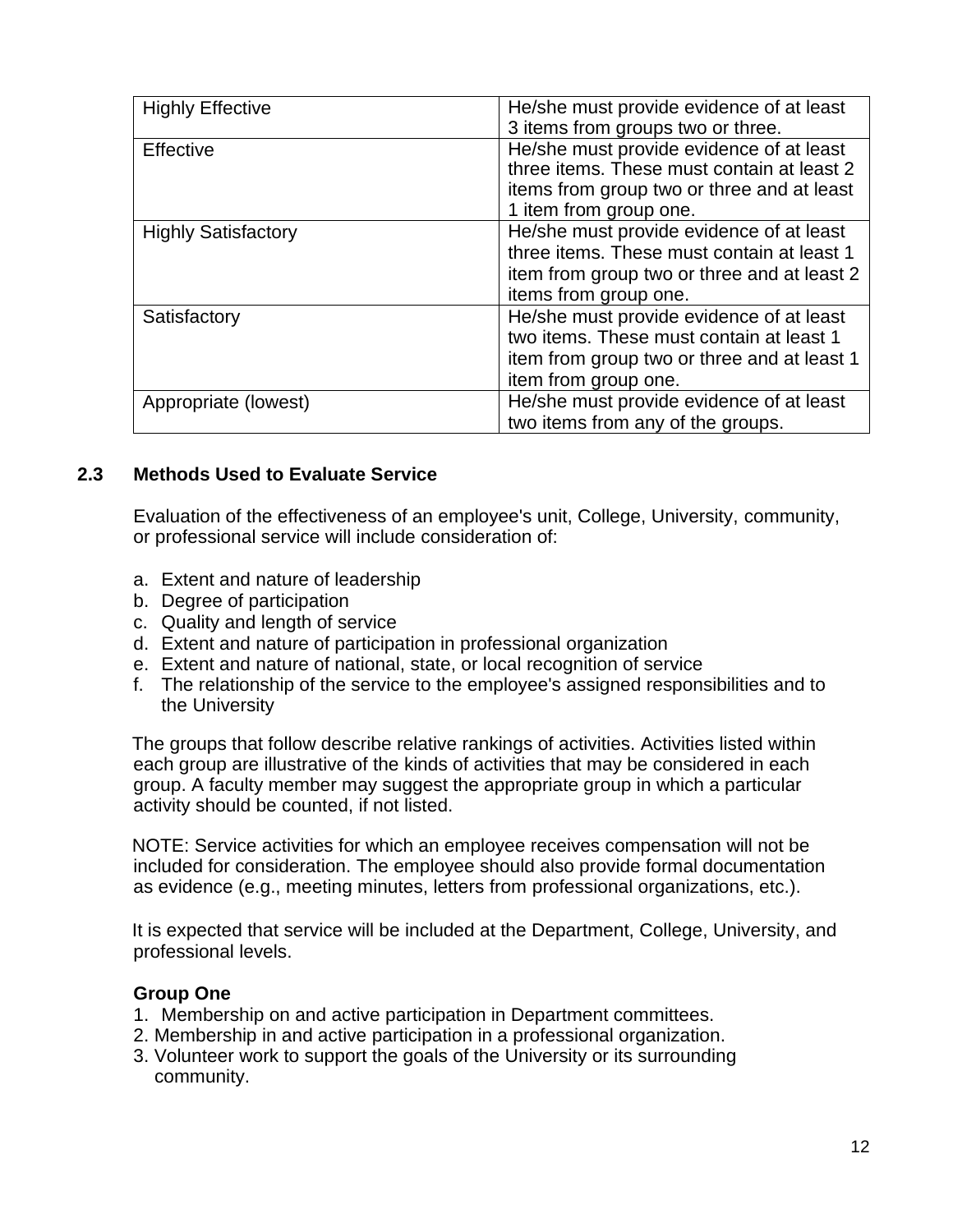# **Group Two**

- 1. Service on a College or University committee.
- 2. Sponsorship of student organizations.
- 3. Active participation on search committees.
- 4. Serving as an officer of a Departmental committee.
- 5. Participation on program review committees.
- 6. Service through union activities.
- 7. Conducting a program review.
- 8. Service on committees for ALA, HLC, ABET, or other accrediting agencies.
- 9. Mentoring a new faculty member.
- 10. Serving as a peer evaluator for a faculty member in another department.
- 11. Service on a committee in a professional organization.
- 12. Service as referee, juror, or editor for professional publications or organizations
- 13. Supervision of master's thesis or service on a doctoral dissertation committee, where no compensation or CUEs are given.
- 14. Active participation in recruitment and retention efforts.
- 15. Effectively assisting the Department Chair in the preparation of University materials.

# **Group Three**

- 1. Serving as an officer in a professional organization.
- 2. Speaking engagement on campus or in the community relating to the faculty member's field of study.
- 3. Providing services to students beyond the requirements of one's teaching assignments.
- 4. Volunteer work that draws upon one's academic skills.
- 5. Assistance in ongoing University special programs beyond that of assigned workload.
- 6. Workshop presentations to teachers, librarians, and other professionals in the community.
- 7. Serving as an officer on a College or University committee.
- 8. Serving on an accreditation team.
- 9. Serving as a member of a school district-wide committee.
- 10.Serving on a local school council/library board or other local organization's board.
- 11.Participation in school, library, or relevant professional reform activities.
- 12.Participation in committees or activities designed to increase cooperation with other institutions.
- 13.Writing reports for ALA, HLC, ABET, or other applicable accrediting agencies.

## **2.3.a Relative Importance and Weight for Service**

| Ranking            | <b>Requirement</b>                        |
|--------------------|-------------------------------------------|
| Superior (highest) | He/she must provide evidence of at least  |
|                    | four items. These must contain at least 2 |
|                    | items from group three, at least 1 item   |
|                    | from group two, and at least 1 item from  |
|                    | group one.                                |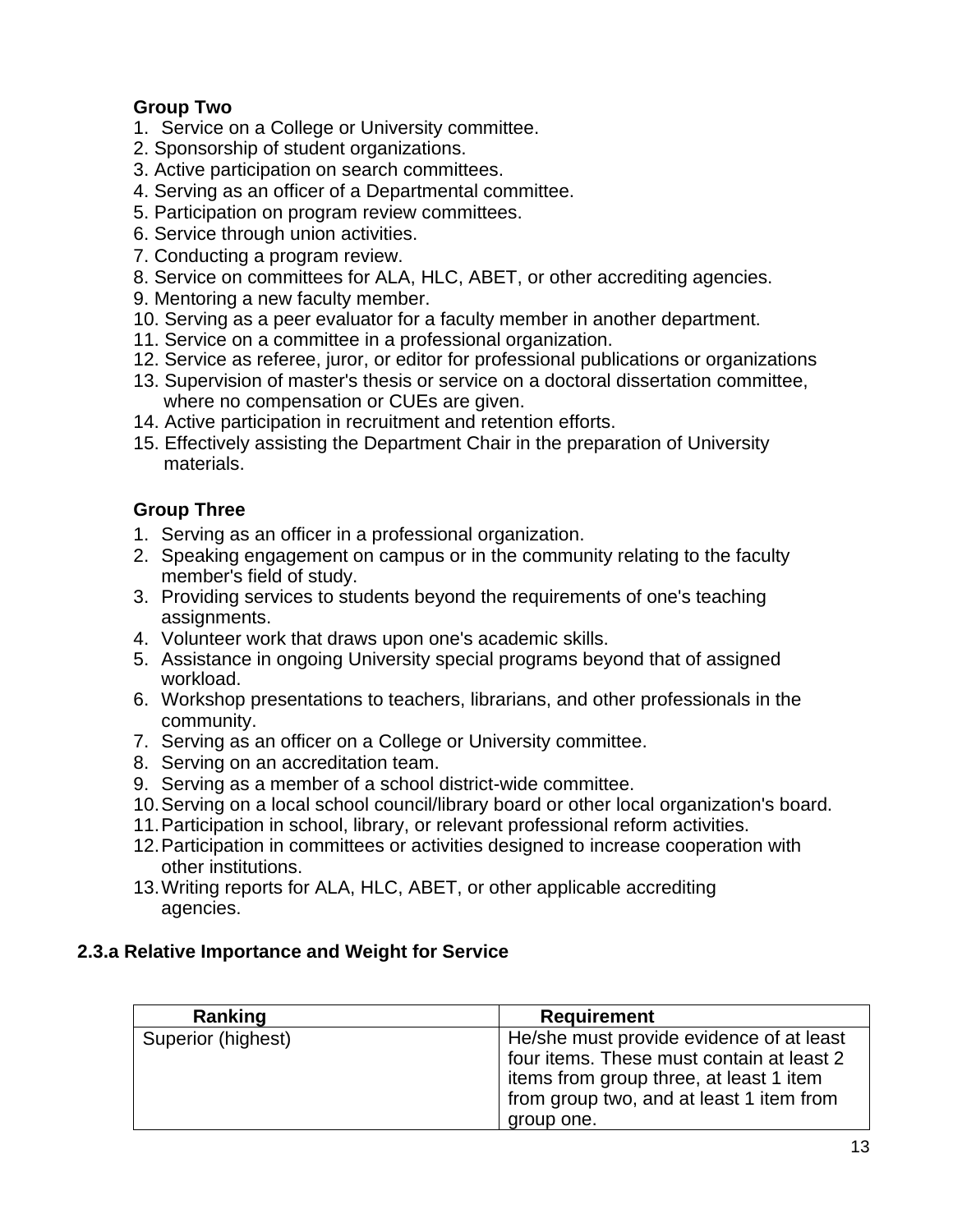| Significant                | He/she must provide evidence of at least    |
|----------------------------|---------------------------------------------|
|                            | four items. These must contain at least 1   |
|                            | item from group three, at least 2 items     |
|                            | from group two, and at least 1 item from    |
|                            | group one.                                  |
| <b>Highly Effective</b>    | He/she must provide evidence of at          |
|                            | least 3 items from groups two or            |
|                            |                                             |
|                            | three.                                      |
| Effective                  | He/she must provide evidence of at least    |
|                            | three items. These must contain at least 2  |
|                            | items from group two or three and at least  |
|                            | 1 item from group one.                      |
| <b>Highly Satisfactory</b> | He/she must provide evidence of at least    |
|                            | three items. These must contain at least 1  |
|                            | item from group two or three and at least 2 |
|                            | items from group one.                       |
| Satisfactory               | He/she must provide evidence of at least    |
|                            | two items. These must contain at least 1    |
|                            | item from group two or three and at least 1 |
|                            | item from group one.                        |
| Appropriate (lowest)       | He/she must provide evidence of at least    |
|                            | two items from any of the groups.           |
|                            |                                             |

## **2.4 Requirements for Tenure or Promotion Based on Exceptionality**

To be considered for tenure or promotion on the basis of exceptional performance the candidate must meet:

- Criteria for tenure or promotion
- Exceptional performance in two of the three areas of evaluation as listed below

## **2.4.a Exceptionality in the Area of Teaching:**

- Faculty Excellence Award in teaching from Chicago State University or other professional bodies
- Development of at least three new courses,
- Development of at least one new program of study
- Students' evaluations consistently rating the faculty member at 4.2 5.0 during the entire evaluation period

Method of Evaluation: The faculty member submits a representative sample providing evidence of any three of the above exceptionality criteria.

#### **2.4.b Exceptionality in the Area of Research:**

- Faculty Excellence Award in research from Chicago State University or other professional bodies
- Award of a federal grant
- Award of two or more externally funded grants or contracts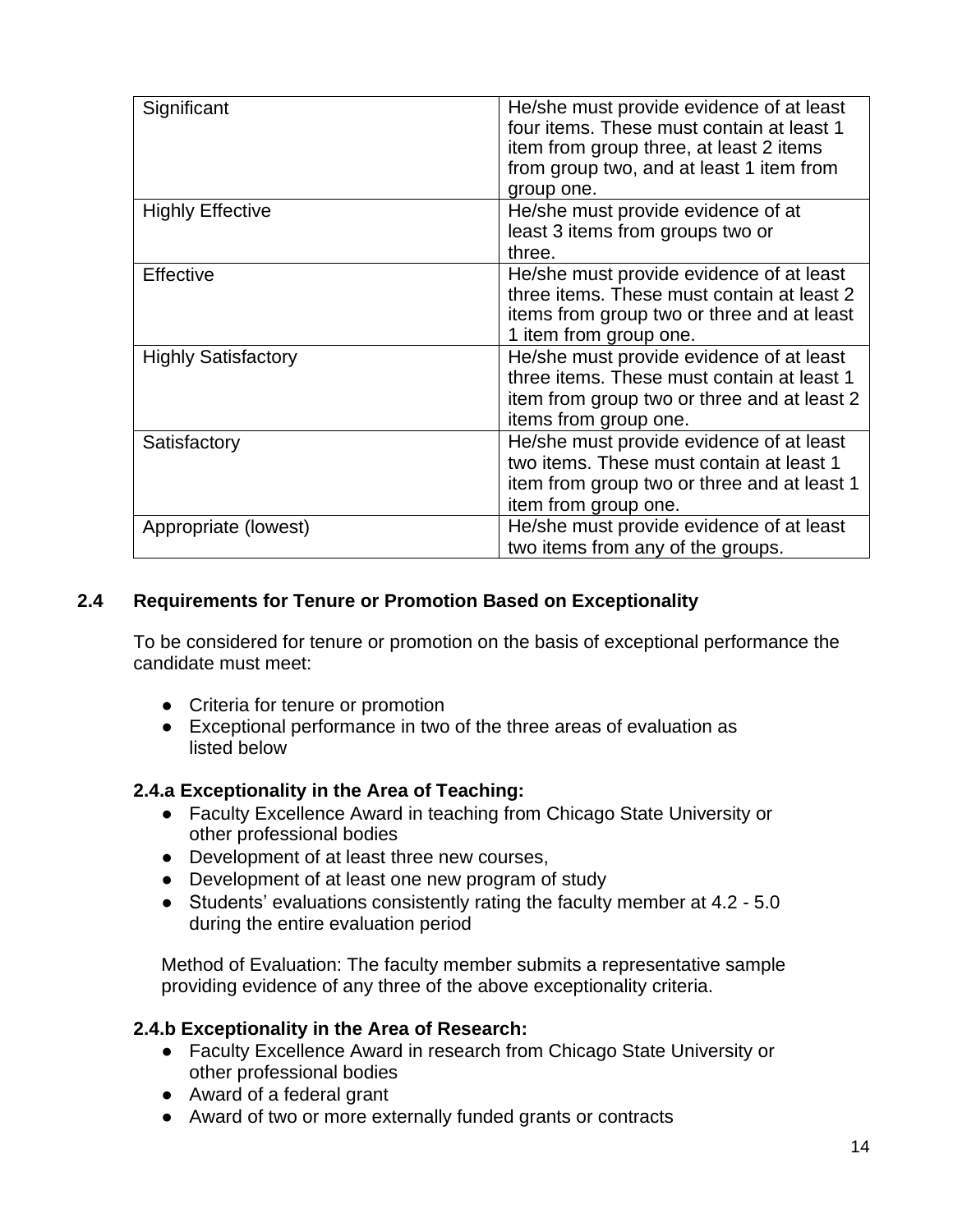- Invitation to serve as a keynote speaker at a national or international conference
- National/international professional or scholarly fellowship
- Publish a scholarly book
- At least two publications in refereed research journals
- Service as editor of a refereed journal

Method of Evaluation: The faculty member submits a representative sample providing evidence of any three of the above exceptionality criteria

## **2.4.c Exceptionality In the Area of Service:**

- Faculty Excellence Award in service from Chicago State University or other professional bodies
- Service as officer of professional organizations at the national or international level
- Chair of planning committee for a state or national conference
- Chair of an accreditation team
- Participation in reviewer development of a state/federal /international policy/program/standard related to one's specialization
- Service on school or library board, executive board, or institution of higher learning governing board

Method of Evaluation: The faculty member submits a representative sample providing evidence of any three of the above exceptionality criteria.

#### **2.5 Professional Advancement Increase**

Any tenured employee shall be eligible for consideration for a Professional Advancement Increase if the employee has completed at least five years of service at the University at the rank of Professor and has submitted annual evaluation material in accordance with 19.4.c in each of the previous five (5) years.

## **2.6 Evaluation Periods and Criteria for Faculty**

The performance criteria listed below will be used to reach judgments about the degree of effectiveness of a faculty member's performance. The evaluation period for retention shall be the period since the beginning of the employee's last evaluation for retention, except for employees in their second year of employment in the bargaining unit who shall have their entire period of employment evaluated. In promotion evaluations, the standards used will be those to judge the employee during the entire evaluation period. In tenure evaluations, the performance standards used will be those used to judge whether an employee's performance has reached the required degree of effectiveness by the end of the evaluation period.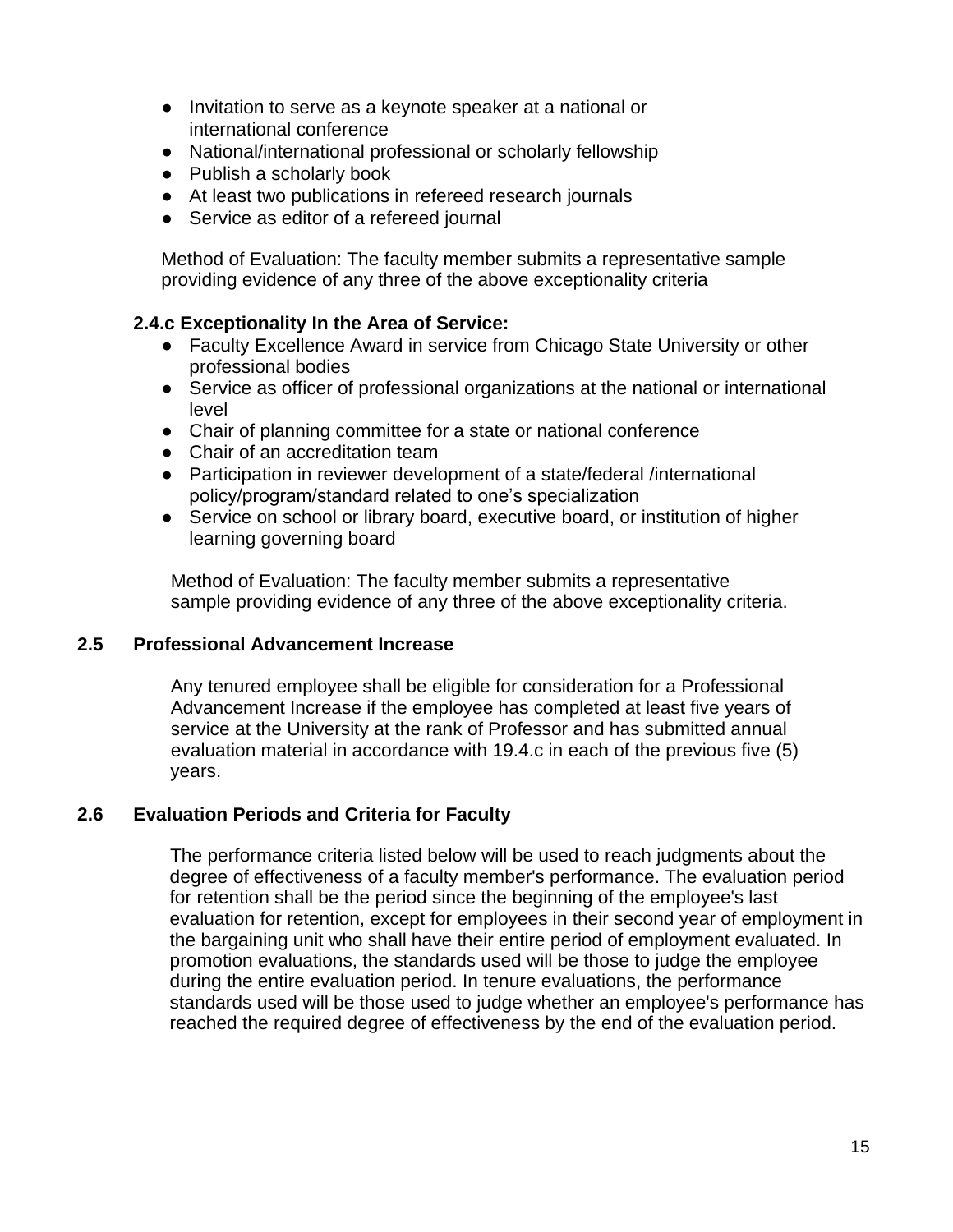| <b>Personnel Action</b>      | <b>Teaching/Primar</b><br>y Duty | <b>Research/Creative</b><br><b>Activity</b> | <b>Service</b>             |
|------------------------------|----------------------------------|---------------------------------------------|----------------------------|
| First-year retention         | Satisfactory                     | Appropriate                                 | Appropriate                |
| Second-year<br>retention     | Satisfactory                     | Satisfactory                                | Satisfactory               |
| Third-year<br>retention      | Effective                        | <b>Highly Satisfactory</b>                  | <b>Highly Satisfactory</b> |
| Fourth-year<br>retention     | Highly effective                 | Effective                                   | Effective                  |
| Fifth-year retention         | Significant                      | <b>Highly effective</b>                     | <b>Highly effective</b>    |
| <b>Tenure</b>                | Superior                         | Significant                                 | Significant                |
| Assistant<br>Professor       | <b>Highly Effective</b>          | Satisfactory                                | Satisfactory               |
| Associate<br>Professor       | Superior                         | Significant                                 | Significant                |
| <b>Full Professor</b>        | Superior                         | Superior                                    | Superior                   |
| Post-Tenure<br><b>Review</b> | Adequate                         | Adequate                                    | Adequate                   |
| PAI                          | Superior                         | Significant                                 | Significant                |

#### **• Professional Advancement Increase**

An employee shall be eligible for consideration for a professional advancement increase if the employee has completed at least five years of service at the University at the rank of Professor and has submitted annual evaluation material in accordance with the contract.

## **2.7 Annual Evaluation of Tenured Employees**

The following are the criteria for the evaluation of tenured faculty members:

#### **• Adequate**

For a rating of Adequate, the tenured faculty member must meet the criteria for a tenure-track faculty member in retention year three.

#### **• Exemplary**

For a rating of Exemplary, the tenured faculty member must meet the criteria for a tenure-track faculty member in retention year five.

Failure to meet the Adequate standard for two consecutive years in any given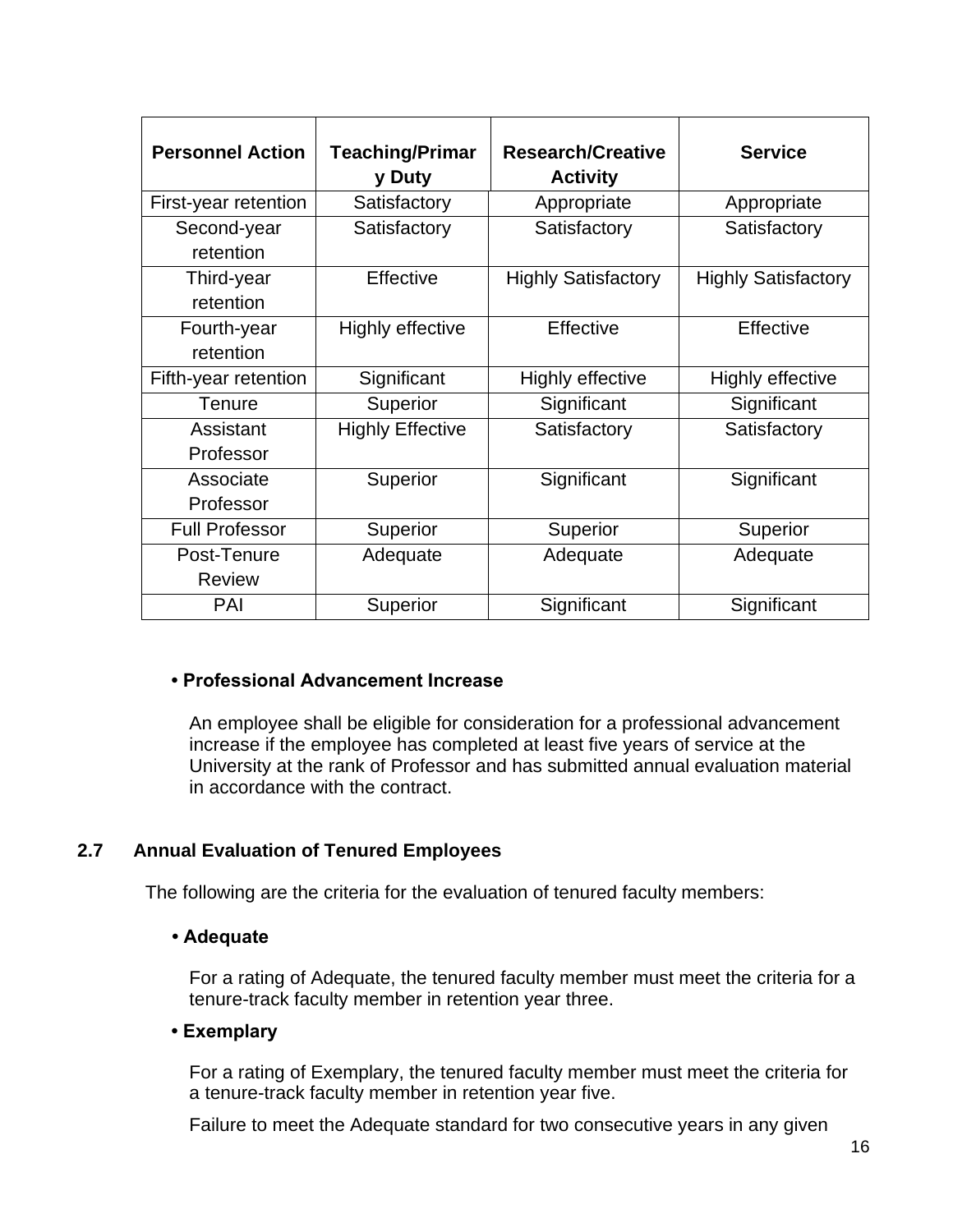area shall trigger a one-year appraisal and professional development process as described in the contract in section 19.4.c(3).

# **SECTION 3 - EVALUATION OF UNIT B FACULTY**

Unit B faculty members (lecturers) shall not be formally evaluated until they have completed one full academic term of service at the University; however, student evaluations and classroom observations shall be conducted and reviewed each semester. The responsibility for evaluating Unit B faculty members shall reside with the Department Chair.

## **3.1 Categories of Materials and Activities**

- Student evaluations
- Classroom observations
- Course materials and design
- Other materials and/or activities for which they receive compensation

# **3.2 Methods of Evaluation**

# **3.2.a Student Evaluation of Teaching Effectiveness**

The criteria used to evaluate the lecturer's student evaluations shall be the same as the criteria used to evaluate Unit A faculty's student evaluations.

## **3.2.b Classroom Observation**

The faculty member being evaluated will have annual classroom observations during the evaluation period, i.e., one annual evaluation by the Department Chairperson, and one annual evaluation by a peer faculty member. The criteria used to evaluate the lecturer's classroom observations shall be the same as the criteria used to evaluate Unit A faculty's classroom observations.

# **3.2.c Evaluation of Course Materials and Design**

The criteria used to evaluate the lecturer's student evaluations shall be the same as the criteria used to evaluate Unit A faculty's student evaluations.

# **3.2.d. Evaluation of Other Materials and/or Activities**

This is an optional category which the faculty member may use to show additional efforts beyond the common duties and to earn a rating of superior. It is encouraged for Lecturers to submit items similar to those identified in Section 2 for Unit A faculty in terms of curriculum development, peer recognition of teaching, research and creative activities, and service.

Materials submitted in this category will be evaluated according to the criteria outlined for Unit A faculty.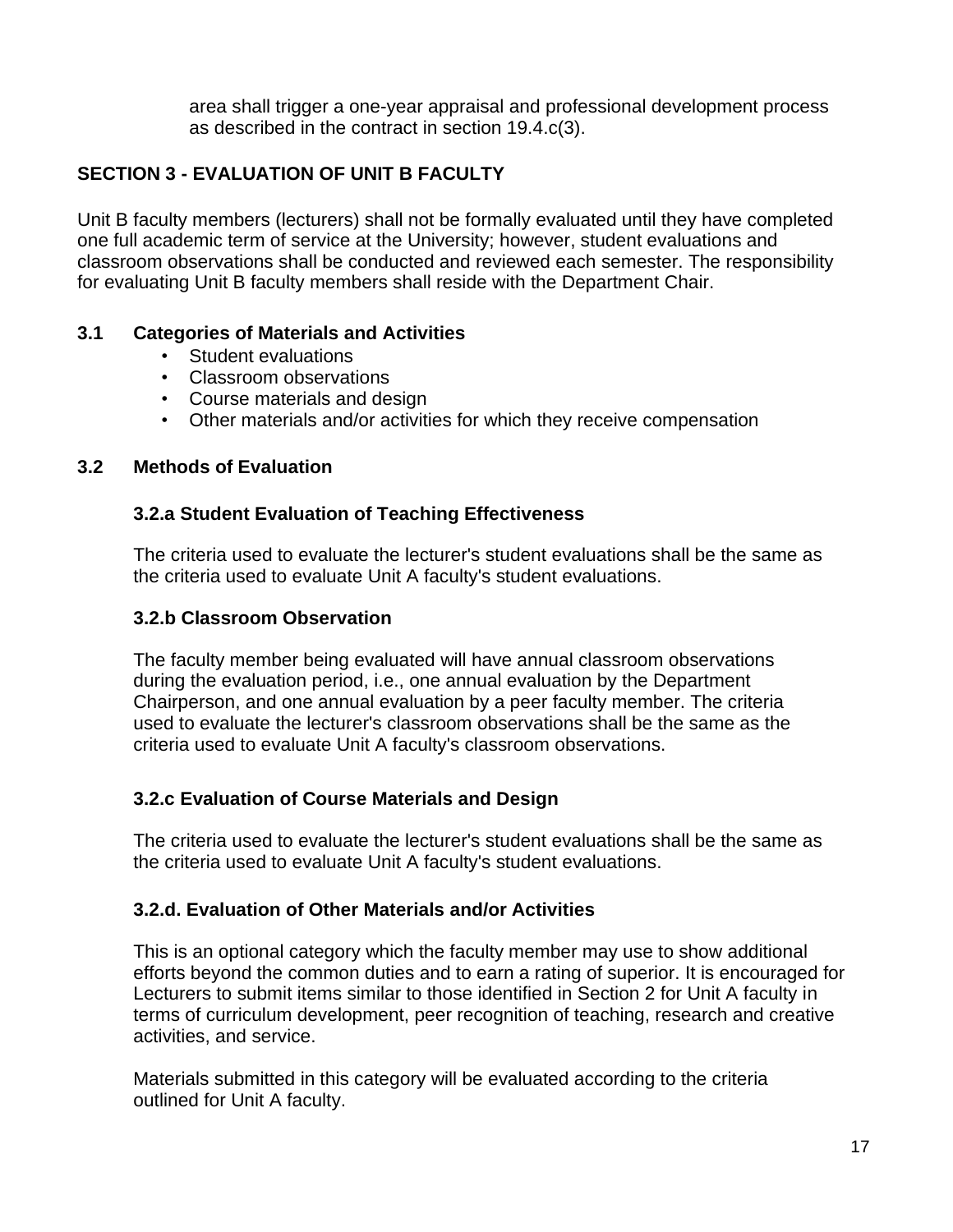| Ranking                    | <b>Requirement</b>                                                                                                                                                                            |  |  |
|----------------------------|-----------------------------------------------------------------------------------------------------------------------------------------------------------------------------------------------|--|--|
| Superior (highest)         | He/she must receive at least 2 Superior<br>ratings and 1 Highly Effective rating in the<br>first three categories described above and<br>evidence of optional materials and/or<br>activities. |  |  |
| Significant                | He/she must receive at least 1<br>Superior, 1 Significant, and 1 Highly<br>Effective rating in any of the first<br>three categories described above.                                          |  |  |
| <b>Highly Effective</b>    | He/she must receive at least 1 Significant<br>and 2 Highly Effective ratings in any of the<br>first three categories described above.                                                         |  |  |
| <b>Effective</b>           | He/she must receive at least 1 Highly<br>Effective and 2 Effective ratings in any of<br>the first three categories described above.                                                           |  |  |
| <b>Highly Satisfactory</b> | He/she must receive at least 1 Effective<br>and 2 Highly Satisfactory ratings in any of<br>the first three categories described above.                                                        |  |  |
| Satisfactory               | He/she must receive at least 1 Highly<br>Satisfactory and 2 Satisfactory ratings in<br>any of the first three categories described<br>above.                                                  |  |  |

### **3.3 Relative Importance and Weight for Teaching I Performance of Primary Duties**

# **3.4 Lecturer Promotion**

Lecturers may be promoted to Visiting Assistant Professor, Visiting Associate Professor, or Visiting Professor, if their performance or credentials support such promotions. The Provost will assign the designated rank.

Appropriate (lowest) Appropriate (lowest) He/she must receive at least 1 Highly

Satisfactory, 1 Satisfactory, and 1

categories described above.

Appropriate rating in any of the first three

#### **3.5 Multi-Year Contracts**

Lecturers who have attained 10 or more years of instructional service with the Department are eligible for five-year contracts if they have earned "Highly Effective" performance evaluation for two of the preceding five years. Once the five-year appointment status has been achieved, lecturers most receive "Highly Effective" performance evaluations in all DAC categories listed under teaching/primary duties at least two of the next five years to continue renewing the five-year multi-year appointment.

Lecturers on multi-year appointments must continue to earn a minimum level of "Effective" performance on annual evaluations to continue in the current multi